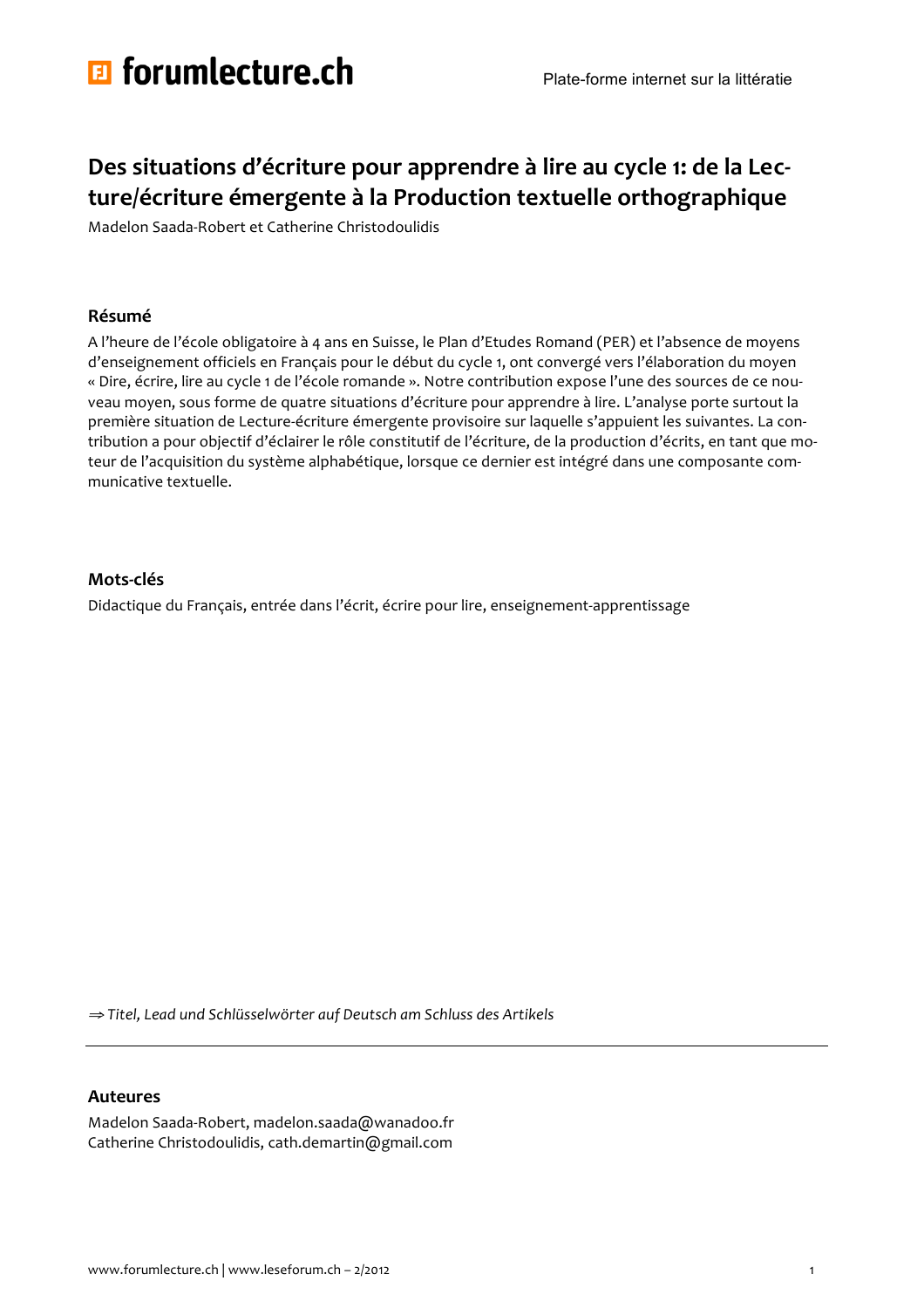# Des situations d'écriture pour apprendre à lire au cycle 1: de la Lecture/écriture émergente à la Production textuelle orthographique

Madelon Saada-Robert et Catherine Christodoulidis

# 1. Le rôle de l'écriture pour apprendre à lire

Faut-il le rappeler? Le langage est un objet d'enseignement et d'apprentissage scolaire fondamental. Pour lui-même d'abord, à l'oral et à l'écrit, mais aussi parce qu'il fonde de manière transversale toutes les autres disciplines scolaires, du sport et des arts aux humanités, aux sciences et aux mathématiques. Pour l'ensemble du parcours de l'école obligatoire, la Suisse romande a pointé trois composantes qui définissent le français comme objet d'enseignement: développer la culture de l'oral et de l'écrit, comprendre et produire des textes oraux et écrits, acquérir le fonctionnement de la langue. Le pari du nouveau moyen d'Entrée dans l'écrit introduit par la CIIP1 pour le cycle 1, est d'intégrer ces trois composantes à la fois, dans des situations didactiques permettant aux élèves d'amorcer l'apprentissage de la langue de manière cohérente, dans sa complétude plutôt que de manière dispersée. Dans ce nouveau moyen destiné aux élèves du cycle 1, les trois composantes générales sont déclinées en quatre. Ceci s'explique par le fait que la composante portant sur le fonctionnement linguistique est séparée en deux, en raison de son importance en début de la scolarité. On obtient ainsi (Auvergne, Jaquier, Lathion, Richoz, Rouèche & Saada-Robert, 2011): 1/ développer la culture de l'oral et de l'écrit, 2/ comprendre et produire des textes, 3/ passer de la langue orale à la langue écrite et 4/ dire, écrire et lire des mots.

Intégrés aux deux autres composantes, le passage de l'oral à l'écrit et l'identification-production des mots, constituent l'objectif central du cycle 1. Dans ce sens, la composante culturelle littéraire et la composante textuelle sont vues comme nécessaires en tant que cadre structurant et signifiant. L'objectif qui leur est lié est donc celui d'une prise de conscience de leur fonction et de leurs propriétés propres, plutôt que celui d'un objet à maîtriser. Dans ce sens, les propriétés scripturales de l'écrit avec l'identification-production des mots, constituent les composantes prioritaires faisant l'objet d'une attention spécifique au premier cycle, avec une progression de la simple prise de conscience vers leur systématicité.

Ce cadre étant posé, la lecture et l'écriture, au sens de la production d'écrits, ne remplissent pas les mêmes fonctions au regard de l'acquisition des systèmes alphabétique et orthographique. Notre contribution a pour objectif d'éclairer le rôle constitutif de l'écriture (Jaffré & David, 1993), en tant que moteur de l'acquisition du système alphabétique, lorsque ce dernier est intégré dans une composante communicative textuelle.

Après l'exposé de quelques repères théoriques sur le rôle de l'écriture précoce2 pour apprendre à lire, une situation didactique sera décrite et analysée selon les composantes qu'elle permet de traiter en classe et les stratégies que les élèves peuvent y acquérir. C'est la Lecture/écriture émergente provisoire, praticable en 1ère année du cycle 1 Harmos (4 ans).

# 1.1 L'apport de l'écriture dans une perspective psycholinguistique

Dans une telle perspective, la lecture et l'écriture sont analysées majoritairement en relation avec l'unité mot. De ce point de vue, la lecture et l'écriture ne remplissent pas toujours les mêmes fonctions (Rieben, Favol & Perfetti, 1997), la lecture permet surtout chez le jeune enfant l'acquisition des stratégies logographiques3 (reconnaissance des mots par leur longueur, leur enveloppe figurale et/ou quelques particularités saillantes des lettres) et plus tard celle des stratégies orthographiques (identification correcte des mots). Quant à elle, l'écriture, la production d'écrits, pousse l'enfant à prendre conscience du système alphabétique (Ferreiro, 2000) et à en faire usage pour communiquer. Rappelons que le système alphabétique sup-

<sup>&</sup>lt;sup>1</sup> Conférence Intercantonale de l'Instruction Publique de la Romandie et du Tessin.

<sup>&</sup>lt;sup>2</sup> Voir aussi Auvergne et Christodoulidis, ce numéro

<sup>&</sup>lt;sup>3</sup> L'acquisition/apprentissage de la langue écrite suit trois étapes générales qui peuvent se recouper entre elles: une étape logographique, une étape alphabétique et une étape orthographique. Pour une synthèse, voir Fayol et Jaffré, 1999.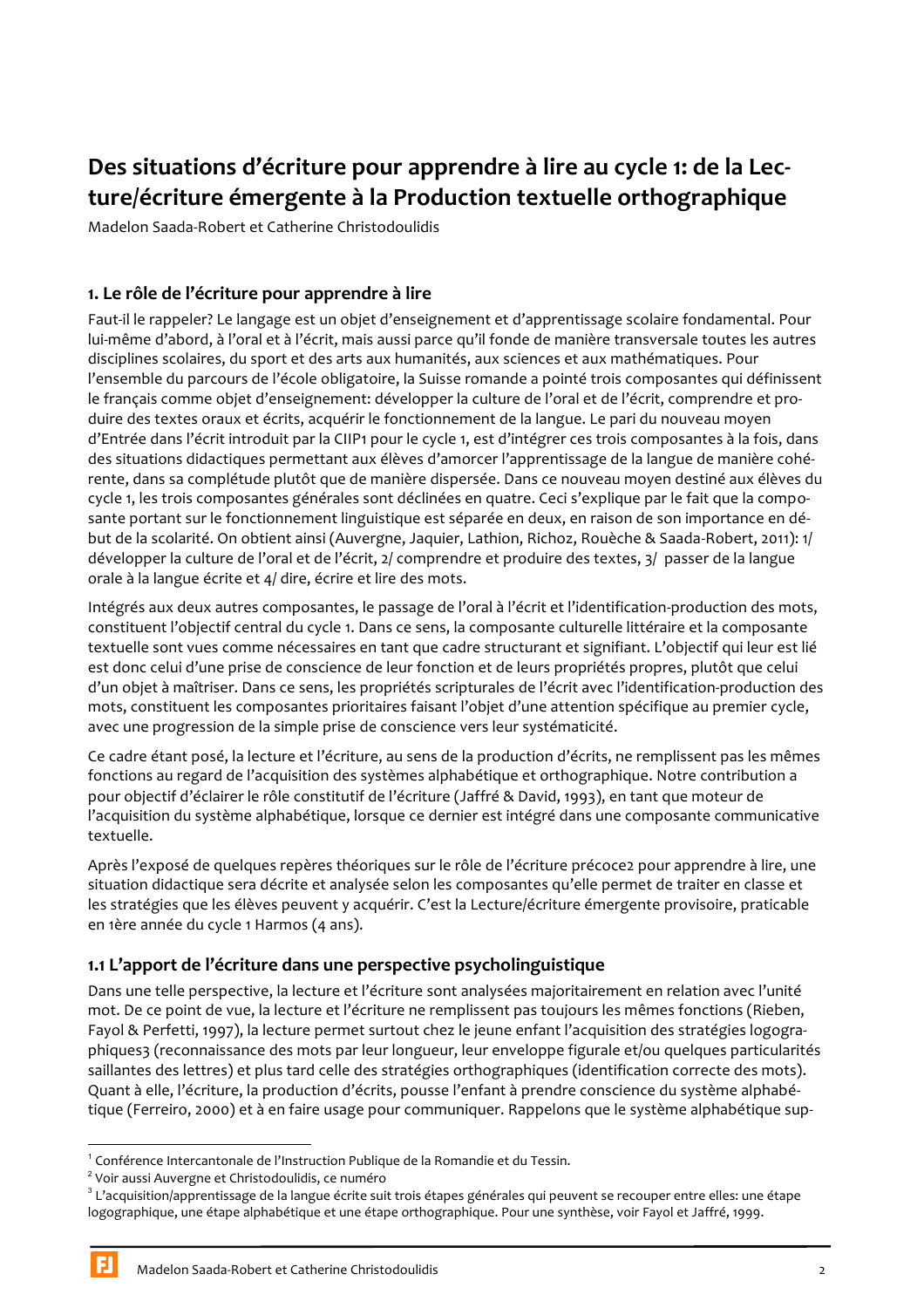pose l'articulation entre trois composantes: la connaissance des lettres, la segmentation phonologique rimes, syllabes, phonèmes – et la correspondance phonographique, autrement dit les liens entre les sons et les lettres.

# 1.2 L'écriture dans une perspective de communication par le texte

Lorsqu'il s'agit pour l'enfant ou l'élève de communiquer. l'apport de l'écriture est pluriel (Saada-Robert. 2007). Elle lui permet de prendre une posture précoce de scripteur énonciateur et ainsi de comprendre la fonction communicative de l'écrit. L'écriture permet aussi à l'élève d'opérer un traitement signifiant de l'unité mot, parce que ce dernier reste inséré dans l'unité texte avec ses propriétés et sa dimension littéraire. Enfin, l'écriture pour communiquer suppose une articulation constante entre les systèmes alphabétique et orthographique d'une part et les propriétés des genres textuels d'autre part. Ainsi, le jeune enfant/élève trouve l'occasion de découvrir ensemble les deux fondements de l'écrit: le code et la compréhension, trop souvent dissociés dans les situations scolaires d'apprentissage.

# 1.3 L'écriture et sa progression en situation scolaire

En situation scolaire, plusieurs situations d'écriture peuvent être considérées pour permettre à l'élève d'entrer dans le monde de l'écrit, sans pour cela qu'il ait besoin d'attendre de savoir lire avant de pouvoir écrire. Une succession de quatre situations d'écriture peuvent être proposées aux élèves du Cycle 1, à partir de 4 ans (Saada-Robert et al., 2003/2005). Elles ont la particularité d'être pensées en termes de progression pour le cycle en entier.

Ces situations didactiques pour l'entrée dans l'écrit ne sont pas considérées comme une juxtaposition d'activités isolées les unes par rapport aux autres, mais comme des situations-problèmes complexes4, la première contenant déjà les composantes du savoir « langue écrite » qui sont reprises et complexifiées dans les suivantes (fig.1). En cela, elles contrastent avec des activités dans lesquelles les composantes sont travaillées séparément les unes des autres, pour finir par une intégration que l'élève devrait être capable d'opérer tout seul ! Au contraire, la proposition de travailler toutes les composantes ensemble d'une part, et selon une progression qui suit le cycle 1 en entier d'autre part, a pour objectif de permettre à l'élève de donner un sens plus clair à son apprentissage.



#### Fig.1 Emboîtement des situations-problèmes de lecture/écriture au cours du Cycle 1 (4-8 ans)

Plusieurs objectifs généraux sous-jacents à chacune des quatre situations définissent leur progression, mise en évidence par la recherche et suggérant que les quatre situations soient articulées les unes avec les autres au cycle 1.

La Lecture/écriture émergente provisoire (LEEP) est pratiquée en 1<sup>ère</sup> année du cycle 1 (4 ans). Elle permet à l'apprenant dès son entrée à l'école, de s'investir du rôle de lecteur et de scripteur en « lisant » et en « écrivant ». Il va ainsi différencier l'oral et l'écrit, comprendre la fonction communica-

<sup>&</sup>lt;sup>4</sup> Les situations-problèmes se définissent par le fait qu'elles constituent un défi pour l'élève, celui d'être placé en situation de non-réponse immédiate, et donc de construction de nouvelles connaissances élaborées en interaction avec les pairs et l'enseignant. Elles sont dites complexes dans le sens qu'elles touchent à plusieurs composantes à la fois, en les intégrant les unes aux autres et non pas dans le sens d'une difficulté pour l'élève, bien au contraire puisque cette intégration vise à lui permettre d'attribuer un sens commun aux composantes pour lire et écrire.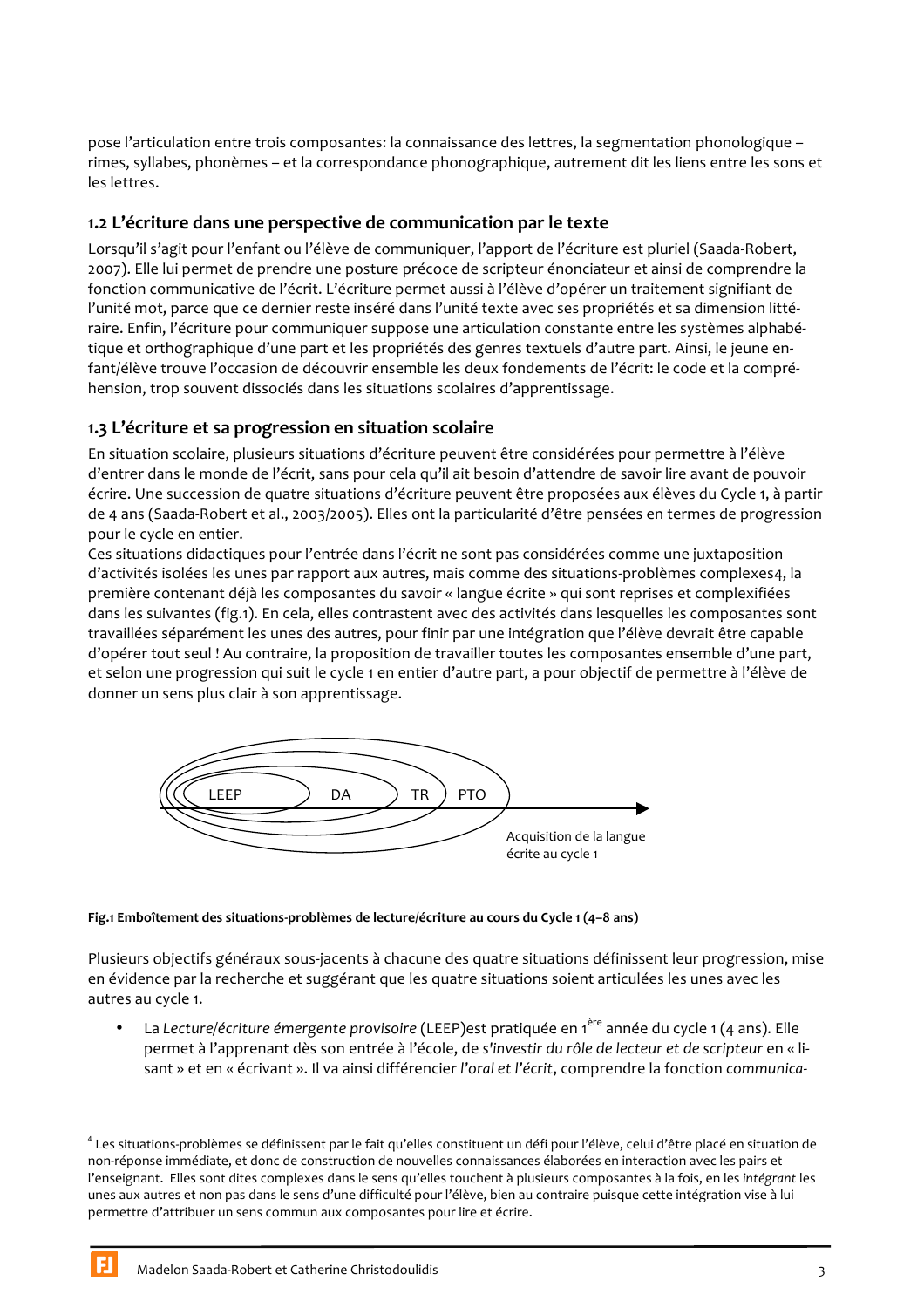tive de l'écrit, différencier le texte de l'image (le signe graphique du symbole pictural), et finalement réaliser la nécessité de connaître les lettres pour écrire/lire.

- La Dictée à l'adulte (DA) est pratiquée dès la 1<sup>ère</sup> année puis continuée en 2<sup>ème</sup>, parfois même en 3<sup>ème</sup>  $\bullet$ année du cycle; elle amène l'élève à approfondir les différences entre l'oral et l'écrit, à énoncer un « oral écrivable », à repérer la nature segmentale de l'écrit (segmentation lexicale). La dimension textuelle est plus investie que dans la LEEP et l'élève est mis en présence de l'orthographe conventionnelle.
- Le Texte de référence (TR) est pratiqué en 2<sup>ème</sup> et 3<sup>ème</sup> année du cycle; l'élève prend lui-même en  $\bullet$ charge l'écriture normée des mots, qu'il cherche dans un texte (versant lecture de la situation) en utilisant différentes stratégies, et qu'il copie ensuite pour produire son propre écrit (versant écriture).
- La Production textuelle orthographique (PTO) complète l'entrée dans l'écrit à la fin du cycle (4<sup>ème</sup>  $\bullet$ année) par la prise en charge intégrale de la production dans ses aspects à la fois de textualité (propriétés des genres, cohérence et cohésion textuelle, etc.) et de scripturalité (principalement l'orthographe, dans ses dimensions phonographique et syntaxique).

Faute de pouvoir développer ici le contenu de ces quatre situations d'enseignement apprentissage<sup>5</sup>, nous allons nous centrer sur la première, la LEEP. Celle de la DA et du TR sont décrits dans la contribution d'Auvergne et Christodoulidis (ce numéro).

Lors de chacune de ces situations d'entrée dans l'écrit, les deux composantes<sup>6</sup> textuelles (développer la culture de l'oral et de l'écrit, comprendre et produire des textes) et les deux composantes scripturales (passer de l'oral à l'écrit et dire, lire, écrire des mots) sont travaillées avec plus ou moins de systématicité. Elles font d'abord l'obiet d'une simple prise de conscience (LEEP) jusqu'à leur conceptualisation et leur systématisation (PTO), plus accentuée pour le cycle 1 sur les composantes scripturales que sur les composantes textuelles. Chacune de ces quatre composantes générales correspond à plusieurs objectifs du Plan d'Etudes Romand (PER 2010; Auvergne et al., 2011). Quelques exemples tirés du PER permettent de mieux comprendre en quoi elles consistent.

Développer la culture de l'oral et de l'écrit, correspond dans le PER aux rubriques L1 11-12 & L1 15 & L17. Par exemple, il s'agit pour l'élève d'apprécier le contenu d'un livre lors de l'écoute ou de la lecture et de respecter les usages qu'il va en faire; de comparer des livres selon le thème traité; de découvrir les bibliothèques; d'observer des systèmes d'écriture divers, etc.

Comprendre et produire des textes, se réfère aux objectifs suivants du PER L1 11-12 & L1 13-14. Par exemple, comprendre et produire des textes à l'oral, comme relater un événement, argumenter un choix, jouer avec la langue, etc. ou comprendre et produire des textes écrits selon leurs genres, faire des hypothèses sur le sens attendu d'un texte et le message de l'auteur, comparer le sens issu des images et celui du texte, etc.

Passer de la langue orale à la langue écrite, correspond dans le PER à L1 11-12 & L1 16 & L1 18. Par exemple: prendre conscience de la permanence de l'écrit, de concepts tels que « texte », « titre », « auteur », « mot », « lettre », etc., produire de l'oral en prenant la parole en classe et produire de l'écrit en pointant la différence entre la continuité de la chaîne orale et la segmentation de l'écrit en mots, etc.

Dire, écrire et lire des mots, trouve ses correspondances avec le PER dans L1 11-12 & L1 13-14 & L1 16 & L 17 & L1 18. Par exemple: mémoriser son prénom, reconnaître des lettres, segmenter l'oral en sons (rimes, syl-

<sup>&</sup>lt;sup>5</sup> Pour visionner le déroulement en classe des ces quatre situations didactiques d'entrée dans l'écrit, consulter le site http//:www.maisondespetits.ch

 $^6$  Dans le nouveau moyen et le guide CIIP pour le Cycle 1, quatre composantes forment le contenu des séquences didactiques: la composante littéraire culturelle, la production/compréhension des textes, le passage de l'oral à l'écrit et la production/identification des mots. Dans le présent article, une composante métacognitive s'ajoute aux composantes textuelles (culture de l'écrit, organisation des genres et grammaire interphrastique comme les reprises par ex.) et aux composantes scripturales (passage de l'oral à l'écrit, grammaire de la phrase et identification/production des mots avec leurs composants phonographiques).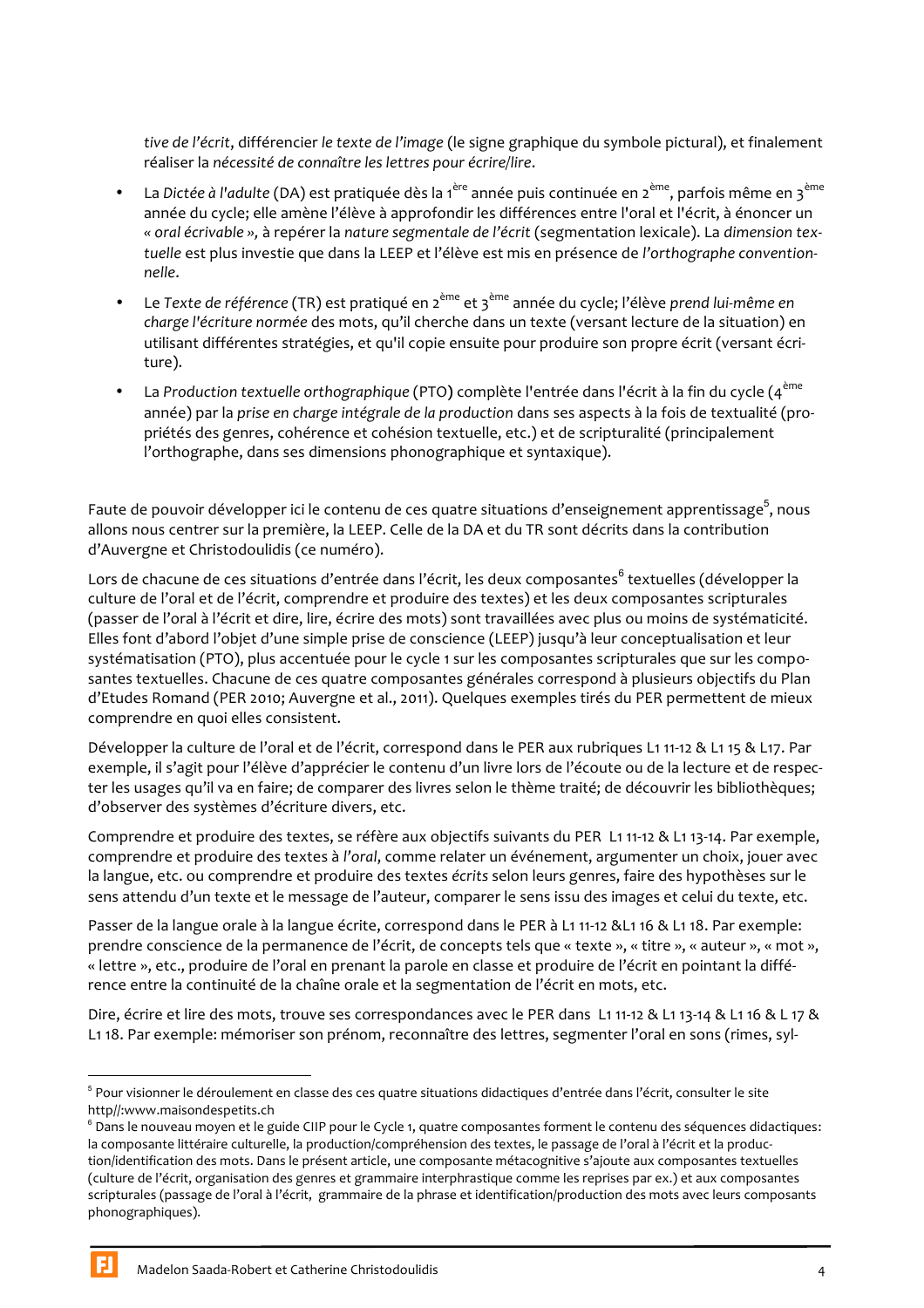labes et phonèmes), développer son lexique, se sensibiliser à l'orthographe lexicale avec les correspondances phonème-graphème, comprendre et produire quelques mots issus d'autres langues, etc.

# 2. La Lecture/écriture émergente provisoire: objectifs d'apprentissage et description du déroulement de la situation

La situation de Lecture/écriture émergente provisoire (Saada-Robert et al., 2003/2005) revêt une double caractéristique. D'une part les connaissances des élèves sur le système de l'écrit émergent progressivement de la situation interactive proposée par l'enseignant; d'autre part elles restent encore provisoires dans la mesure où la norme orthographique, au sens du plurisystème orthographique (Jaffré & David 1993), est seulement « approchée » (Morin & Montesinos-Gelet, 2007) sans pouvoir encore être formellement systématisée et encore moins maîtrisée. En effet, la « lecture » et l'« écriture » restent ici embryonnaires, au sens d'une écriture que certains chercheurs ont qualifiée d'inventée (Ferreiro, 2000, David, 2006) par les enfants. Ce qui est attendu au début de la scolarité ne peut donc viser qu'une familiarisation progressive avec l'écrit, une première prise de conscience de ses composantes, celles qui vont se complexifier et se formaliser par la suite.

La situation de Lecture/écriture émergente provisoire (LEEP) se déroule en deux temps. Il s'agit pour les élèves, dans un premier temps, de « lire » (raconter) un livre à un camarade, parfois un camarade plus âgé lorsqu'on cherche des interactions formatives entre pairs. Cette « lecture » provisoire est préparée auparavant par une phase de lecture interactive de l'album, dirigée par l'enseignant. Dans un deuxième temps, les élèves vont exprimer le texte lu par un dessin (par ex. un passage de l'histoire qu'ils ont individuellement préféré) et vont ensuite « écrire ce que raconte leur dessin », en « écrivant » comme ils savent déjà, comme ils pensent, comme ils peuvent, même si ce n'est pas encore comme le font les plus grands ou les adultes. Cette situation est donc composée de deux moments distincts, la lecture et l'écriture, et se pratique dès le début de la première année scolaire (4 ans) à raison de quatre fois environ dans l'année; elle peut se prolonger l'année suivante selon le parcours des élèves. L'activité s'effectue collectivement, en duo ou individuellement, selon les phases de son déroulement. L'activité de lecture et celle d'écriture sont reliées par un même contenu textuel, celui de l'album de littérature enfantine qui en est le support. Le déroulement de la lecture comme celui de l'écriture se divise en cinq phases, décrites ci-dessous.

# 2.1 Plusieurs objectifs d'apprentissage peuvent être atteints à travers la situation de LEEP

- $\bullet$ S'investir du rôle de lecteur et de scripteur en « lisant » et en « écrivant »
- $\bullet$ Différencier l'oral et l'écrit, le continu séquentiel de la chaîne orale et le discontinu de l'écrit avec la permanence du code graphique
- $\bullet$ Comprendre la fonction communicative de l'écrit et les postures énonciatives de l'auteur et du destinataire
- $\bullet$  . Différencier le texte de l'image (le signe graphique abstrait et normé du symbole pictural)
- Se confronter à l'une des premières règles de l'écrit: la nécessité d'apprendre et d'utiliser des lettres, conventionnellement fixées.

## 2.2 Description du déroulement de la Lecture émergente provisoire

Phase 1. Présentation et discussion de l'activité: l'enseignant présente aux élèves le déroulement de l'activité avec les différents moments qui la composent. Il interagit avec eux sur le but et le destinataire de cette activité, à savoir, « lire, raconter » un livre à un autre élève qui ne la connaît pas encore (peut-être à un plus grand). Les enjeux de cette activité sont discutés: pourquoi va-t-on lire un livre? de quelle fonction de la lecture s'agit-il? comment apprend-on à lire? avec qui? que faut-il apprendre pour lire? etc.

Phase 2. Lecture interactive: guidés par les questions de l'enseignant, les élèves font des hypothèses à partir de la page de couverture. Les hypothèses portent sur l'histoire qui va probablement être contenue dans le livre; elles sont justifiées par le sens tiré des images, puis par le sens tiré de l'écrit (titre, auteur, etc.). Les concepts sont pointés (images, texte, écriture, etc... selon les termes des élèves). L'enseignant amène ensuite les élèves à faire des hypothèses sur le contenu du livre, page après page. Au fur et à mesure, il lit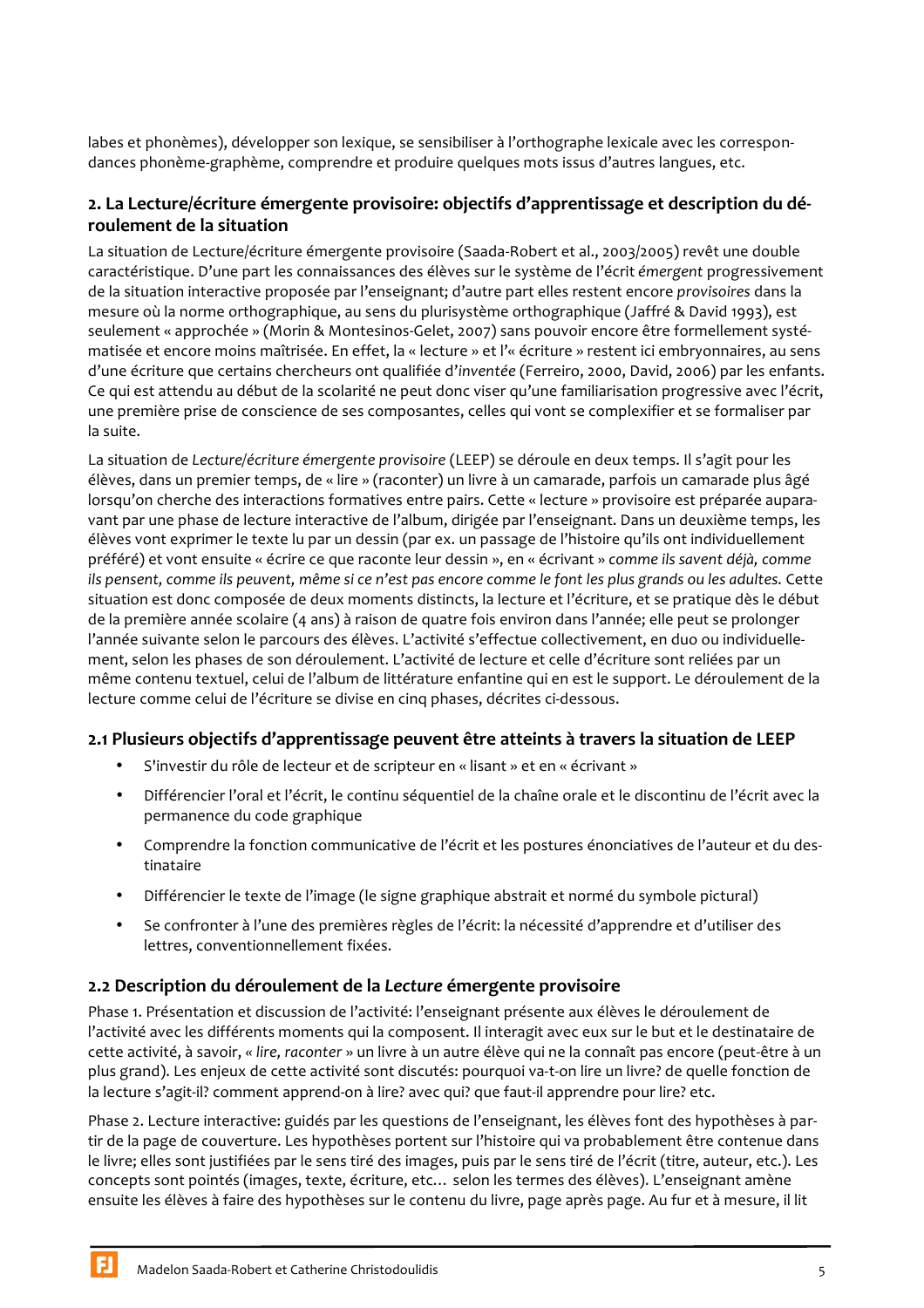chaque page et fait vérifier les hypothèses énoncées précédemment par la classe: correspondent-elles ou non au texte tel qu'il est écrit par l'auteur?

Phase 3. Lecture du texte entier par l'adulte: l'enseignant lit le livre d'un seul trait et fait discuter le message de l'auteur tel qu'il l'a écrit. Les différences avec les hypothèses des élèves faites sur la page de couverture sont discutées.

Phase 4. Relecture et consolidation du contenu thématique. Afin de consolider la structure narrative de l'histoire (ou la structure typique d'un autre genre textuel), l'enseignant relit une ou deux fois le livre aux élèves de manière interactive. Il leur propose alors diverses activités autour du texte et des images comme par exemple: ordonner les images de l'histoire; montrer une image et trouver celle qui vient avant et/ou après, dire si l'image correspond au début, au milieu, à la fin de l'histoire; lire le texte et trouver l'image correspondante, etc. Au besoin et dans le but d'une appropriation individuelle du sens de l'histoire, l'enseignant demande à l'élève de lui raconter le contenu du livre avant qu'il ne le « lise » à un camarade.

Phase 5: Lecture émergente. L'enseignant fait réactiver le but et le déroulement de l'activité en intégrant les autres élèves (éventuellement plus âgés) et en leur explicitant leur rôle (écoute active, interactions). Chaque élève « lit/raconte » le livre à son camarade<sup>7</sup>. Les deux élèves sont installés côte à côte, le livre posé sur une table devant le « lecteur » pour qu'il puisse interagir avec le partenaire: lui montrer une image ou une particularité de l'écrit par exemple. Son camarade peut intervenir pour demander des précisions de manière à mieux comprendre le texte. Par la suite, les partenaires peuvent être amenés à reconstituer euxmêmes par écrit le sens du texte « lu » par l'élève « lecteur ».

Cette activité de lecture émergente provisoire se déroule sur 4 séances environ.

## 2.3 Description du déroulement de l'Ecriture émergente provisoire

Phase 1. Présentation et discussion de l'activité: l'enseignant explicite le déroulement de l'activité et fait interagir les élèves sur son but (pourquoi écrit-on? quelles sont les fonctions de l'écriture? comment apprend-on à écrire? que faut-il apprendre pour écrire? etc.). L'objectif de l'activité est également discuté: il va s'agir de constituer un cahier personnel avec tous les écrits de l'année (porte-folio) pour faire ressortir la progression de l'élève, avant de le présenter aux parents). L'enseignant donne une consigne du type: Je sais que vous ne savez pas encore écrire comme les grands, mais vous savez beaucoup de choses, alors vous allez écrire comme vous pensez, comme vous savez déjà. Au besoin il montre aux élèves des exemples d'écriture d'autres élèves du même âge, pouvant aller d'une trace continue imitant le geste graphique rapide du scripteur, à des unités discontinues « avant la lettre » et à des suites de quelques lettres ou pseudolettres.

Voici par exemple la production de Lao, 4 ans, en écriture émergente provisoire et l'explication qu'elle en donne après sa production:



A la question «Peux-tu me montrer ce que tu as fait? » Lao pointe d'abord son dessin qui représente les deux personnages principaux de l'album, en énonçant « Popi et Léo ». Puis elle pointe tour à tour les quatre grands « S » écrits à droite, en commençant par celui du haut, tout en oralisant chaque fois: « Lé - o - Po - pi ». Les autres unités graphiques ne sont pas mentionnées. On

<sup>7</sup> Cette phase en duo peut se dérouler pendant le moment de l'accueil des élèves en début de journée ou à d'autres moments, pendant lesquels les autres élèves s'occupent de manière autonome.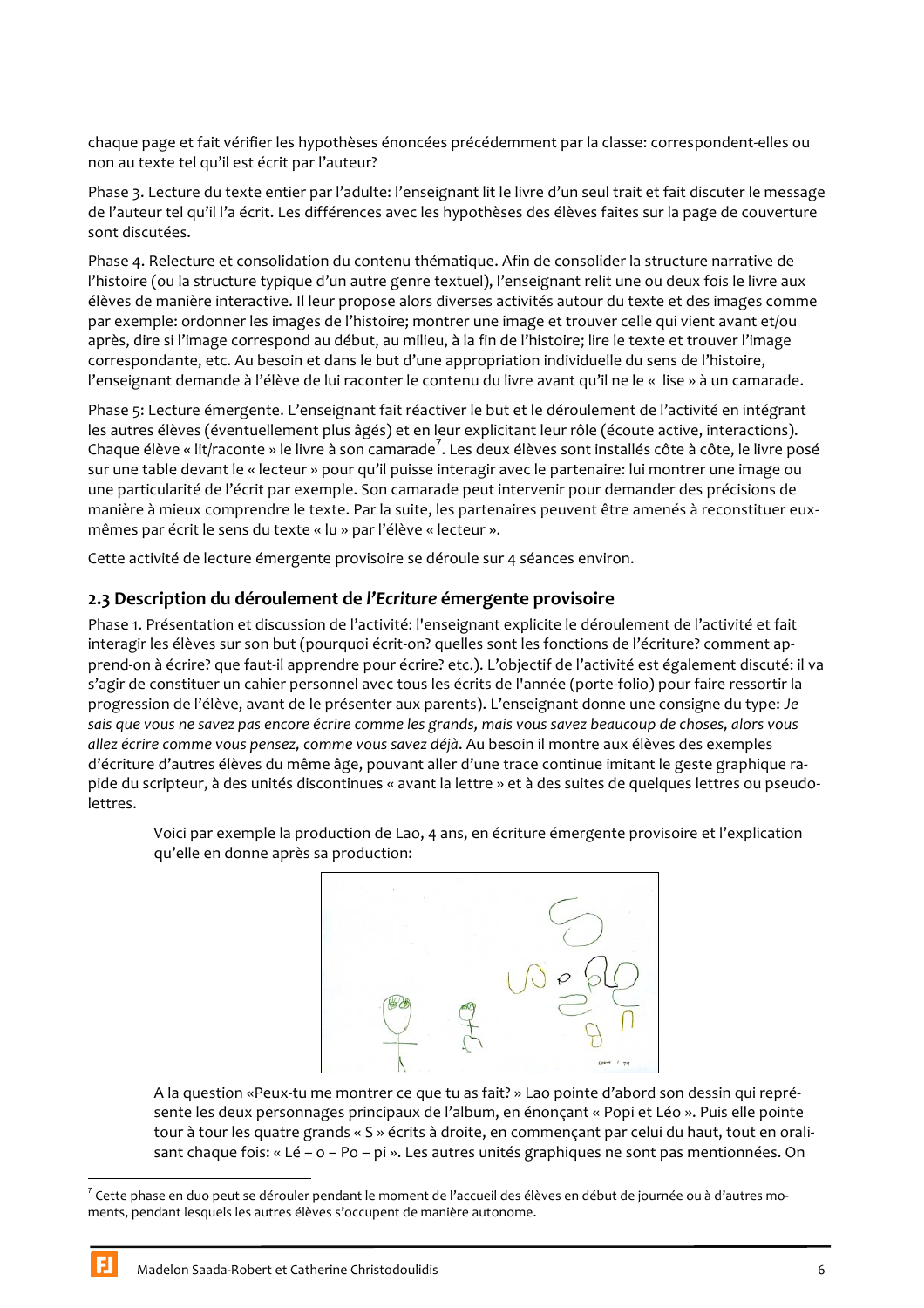peut ainsi constater que Lao, mise en situation d'écriture, fait correspondre une syllabe orale à chaque unité graphique. Une amorce du système alphabétique se met ainsi en place.

Phase 2. Dessin d'un épisode de l'album. Chaque élève choisit l'épisode du livre qu'il préfère et le dessine, sur la moitié d'une feuille A4, l'autre moitié étant prévue pour l'écriture. Par le dessin, l'élève apprend ainsi à construire du sens en s'exprimant par les outils du symbole pictural, alors que dans les phases 3 et 4, l'élève apprend aussi à construire du sens, mais cette fois-ci en s'exprimant par les outils liés aux signes abstraits et conventionnels de l'écrit.

Phase 3. Enonciation orale du projet d'écriture: l'élève énonce son projet d'écriture en réponse à la question de l'enseignant: « qu'aimerais-tu écrire pour raconter ton dessin? ». Pour aide-mémoire, l'enseignant prend note discrètement des projets individuels d'écriture des élèves. L'énonciation orale est reprise par l'enseignant afin qu'elle convienne à un « oral écrivable » sur le plan syntaxique.

Phase 4: Production graphique avec explications métagraphiques. L'élève « écrit » comme il pense, comme il sait déjà, ce que « raconte son dessin » (voir l'exemple de Lao ci-dessus). Par des interventions différenciées, l'enseignant l'encourage à écrire en le questionnant sur sa production: « Où en es-tu? Comment as-tu fait? Qu'est-ce que tu voulais écrire? Qu'est-ce qui vient après? Comment vas-tu faire? ».

Phases 5 et 6. Explications métagraphiques et mise en valeur de la progression: le portfolio. L'enseignant cherche à faire expliciter sa production à l'élève: « Qu'est-ce que tu as fait ici (dessin)? et là (écriture)? Montre-moi où c'est écrit « .... »? Commet peut-on savoir que tu as écrit « .... . »?. A la fin de l'activité, les travaux sont mis en valeur sous la forme d'un portfolio<sup>8</sup>, afin de montrer la progression des élèves au cours de l'année.

L'activité d'écriture émergente se déroule en deux séances environ. Les phases 2 à 5 sont effectuées individuellement. L'enseignant est disponible pour un ou deux élèves en même temps. Les autres poursuivent leur travail ou, s'ils l'ont terminé, s'occupent à une activité annexe en attendant que l'enseignant vienne vers eux.

# 2.4. Activités spécifiques

En alternance avec les situations-problèmes de lecture et d'écriture, plusieurs activités spécifiques peuvent être proposées aux élèves pour renforcer et systématiser leurs apprentissages, suite à ce qu'ils ont découvert dans les situations-problèmes. Ces activités découpent les composantes une à une, ce qui permet justement de viser leur systématisation, alors que les situations-problèmes sont centrées au contraire sur l'intégration de toutes les composantes pour permettre à l'élève de les faire fonctionner ensemble pour dire, lire et écrire.

Voici quelques suggestions d'activités qui seront travaillées selon les besoins des élèves constatés par l'enseignant: activités autour des prénoms (segmentation phonologique, invention de prénoms fictifs en prenant le début d'un prénom collé avec la fin d'un autre, comparaison de lettres, etc.), écriture par l'enseignant d'un bref message au tableau noir et lecture en interaction, activités autour des livres, repérage de sons dans des mots, repérage de lettres et comparaisons majuscules-minuscules, écriture-copie de mots, écriture graphomotrice, etc. (voir aussi Auvergne et al. 2011 et Saada-Robert et al. 2003/2005).

# 3. Composantes travaillées dans la situation de LEEP

Tout au long du déroulement de la lecture et de l'écriture émergentes provisoires, quatre composantes générales liées au Plan d'Etude Romand (PER, 2010) interviennent, déjà mentionnées plus haut. Elles sont reprises ici en les faisant correspondre à chaque phase de la Lecture/écriture émergente provisoire. Des composantes plus spécifiques aux phases y sont également pointées, en regard des gestes professionnels correspondants. Le tableau 1 porte sur les composantes travaillées dans la situation de lecture alors que le tableau 2 concerne la situation d'écriture.

<sup>&</sup>lt;sup>8</sup> Le portfolio est un dossier qui réunit les travaux de chaque enfant et peut être utilisé comme outil d'évaluation formative pour lui, et informative pour ses parents.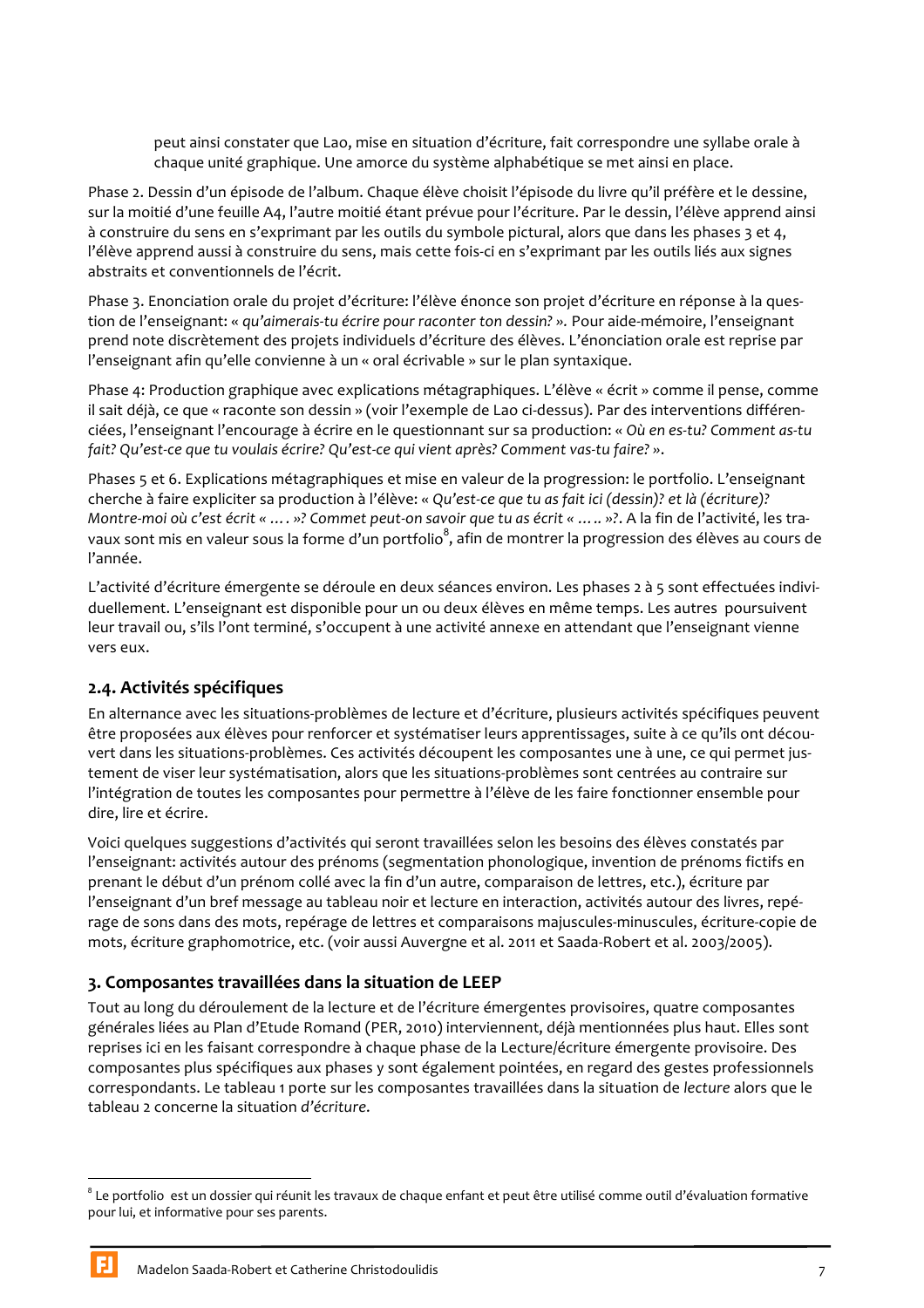#### Tableau 1: Les composantes de la situation de Lecture émergente provisoire

| Composantes générales (PER)                                                                                                                                                                                  | Composantes spécifiques à<br>chaque phase                                                                                                                                                                                                       | Gestes professionnels de<br>l'enseignant                                                                                                                                                                                                                                                                                                                    |  |  |  |  |
|--------------------------------------------------------------------------------------------------------------------------------------------------------------------------------------------------------------|-------------------------------------------------------------------------------------------------------------------------------------------------------------------------------------------------------------------------------------------------|-------------------------------------------------------------------------------------------------------------------------------------------------------------------------------------------------------------------------------------------------------------------------------------------------------------------------------------------------------------|--|--|--|--|
| Phase 1 Présentation et discussion de l'activité                                                                                                                                                             |                                                                                                                                                                                                                                                 |                                                                                                                                                                                                                                                                                                                                                             |  |  |  |  |
| Introduction aux quatre com-<br>posantes générales:<br>- Développer la culture de l'oral<br>et de l'écrit<br>- Comprendre des textes<br>- Passer de la langue orale à la<br>langue écrite<br>- Lire des mots | Ancrage pragmatique<br>but et destinataire<br>déroulement de la séquence                                                                                                                                                                        | L'enseignant explique aux<br>élèves le déroulement de<br>l'activité de lecture, fixe avec<br>eux le destinataire et interagit<br>avec eux sur l'enjeu de l'activité                                                                                                                                                                                         |  |  |  |  |
| Phase 2 Lecture interactive                                                                                                                                                                                  |                                                                                                                                                                                                                                                 |                                                                                                                                                                                                                                                                                                                                                             |  |  |  |  |
| - Développer la culture de l'oral<br>et de l'écrit<br>- Comprendre un texte<br>- Passage de l'oral à l'écrit                                                                                                 | Construction progressive du<br>sens des images et du texte<br>Contrôle des hypothèses par le<br>texte de l'auteur                                                                                                                               | L'enseignant guide la formula-<br>tion d'hypothèses sur le sens<br>du texte, fait pointer les indices<br>qui les justifient et les fait véri-<br>fier par la lecture qu'il fait du<br>texte de l'auteur                                                                                                                                                     |  |  |  |  |
| Phase 3 Lecture du texte entier par l'adulte                                                                                                                                                                 |                                                                                                                                                                                                                                                 |                                                                                                                                                                                                                                                                                                                                                             |  |  |  |  |
| - Développer la culture de l'oral<br>et de l'écrit<br>- Comprendre un texte                                                                                                                                  | Fixation de la structure du texte<br>et du sens du message de<br>l'auteur                                                                                                                                                                       | L'enseignant procède à une<br>lecture complète de l'album en<br>montrant les images corres-<br>pondantes à chaque page                                                                                                                                                                                                                                      |  |  |  |  |
| Phase 4 Relecture et consolidation sémantique                                                                                                                                                                |                                                                                                                                                                                                                                                 |                                                                                                                                                                                                                                                                                                                                                             |  |  |  |  |
| - Comprendre un texte                                                                                                                                                                                        | Renforcement de la structure<br>textuelle et de la compréhension                                                                                                                                                                                | L'enseignant propose des acti-<br>vités spécifiques; par ex. re-<br>mettre dans l'ordre les images<br>de l'album, et relit le tout en-<br>core une ou deux fois, selon<br>besoins                                                                                                                                                                           |  |  |  |  |
| Phase 5 Lecture émergente provisoire                                                                                                                                                                         |                                                                                                                                                                                                                                                 |                                                                                                                                                                                                                                                                                                                                                             |  |  |  |  |
| - Comprendre un texte<br>- Passer de l'oral à l'écrit<br>- Lire des mots                                                                                                                                     | Compréhension basée sur les<br>indices tirés des images<br>Compréhension avec prise en<br>compte d'indices graphiques<br>tirés du texte, notamment des<br>lettres<br>Reconnaissance globale de mots<br>fréquents et courts<br>Début de décodage | L'enseignant place l'élève en<br>posture de « lecteur »: ce der-<br>nier va restituer des pans de<br>texte mémorisés, en<br>s'appuyant sur les indices tirés<br>des images et sur quelques<br>indices embryonnaires tirés du<br>texte (repère de marqueurs<br>comme les tirets des dialogues,<br>repère logographique de mots<br>courts et fréquents, etc.) |  |  |  |  |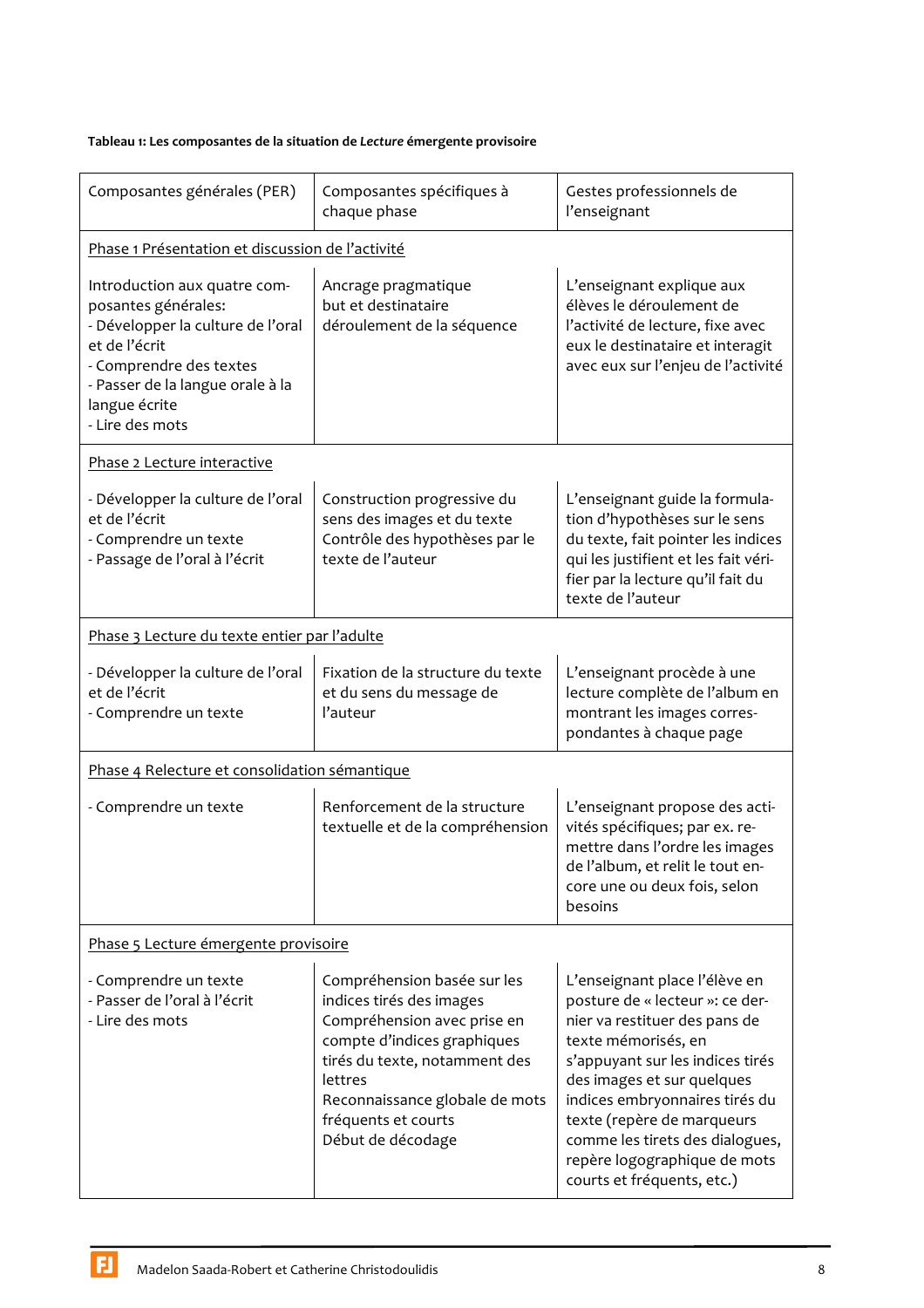#### Tableau 2: Les composantes de la situation d'Ecriture émergente provisoire

| Composantes générales                                                                                                                                                                                        | Composantes spécifiques à<br>chaque phase                                                                                                                                                                       | Gestes professionnels de<br>l'enseignant                                                                                                                                                                                                                       |  |  |  |  |
|--------------------------------------------------------------------------------------------------------------------------------------------------------------------------------------------------------------|-----------------------------------------------------------------------------------------------------------------------------------------------------------------------------------------------------------------|----------------------------------------------------------------------------------------------------------------------------------------------------------------------------------------------------------------------------------------------------------------|--|--|--|--|
| Phase 1 Présentation et discussion de l'activité                                                                                                                                                             |                                                                                                                                                                                                                 |                                                                                                                                                                                                                                                                |  |  |  |  |
| Introduction aux quatre com-<br>posantes générales:<br>- Développer la culture de l'oral<br>et de l'écrit<br>- Produire des textes<br>- Passer de la langue orale à la<br>langue écrite<br>- Ecrire des mots | Ancrage pragmatique dans la<br>situation<br>but et destinataire<br>déroulement de l'activité                                                                                                                    | L'enseignant explique aux<br>élèves le déroulement de<br>l'activité d'écriture, fixe avec<br>eux le destinataire et interagit<br>avec eux sur l'enjeu de l'activité                                                                                            |  |  |  |  |
| Phase 2 Dessin d'un épisode                                                                                                                                                                                  |                                                                                                                                                                                                                 |                                                                                                                                                                                                                                                                |  |  |  |  |
| - Produire du sens par le dessin                                                                                                                                                                             | Expression picturale d'un conte-<br>nu sémantique                                                                                                                                                               | L'enseignant demande aux<br>élèves de choisir et dessiner un<br>épisode de l'album                                                                                                                                                                             |  |  |  |  |
| Phase 3 Enonciation orale du projet d'écriture                                                                                                                                                               |                                                                                                                                                                                                                 |                                                                                                                                                                                                                                                                |  |  |  |  |
| - Passer de l'oral à l'écrit                                                                                                                                                                                 | Planification de l'expression<br>graphique<br>Enonciation d'un oral écrivable                                                                                                                                   | L'enseignant prend note pour<br>mémoire du projet d'écriture<br>de chaque élève                                                                                                                                                                                |  |  |  |  |
| Phase 4 Ecriture émergente provisoire                                                                                                                                                                        |                                                                                                                                                                                                                 |                                                                                                                                                                                                                                                                |  |  |  |  |
| - Produire un texte<br>- Passer de l'oral à l'écrit<br>- Ecrire des mots                                                                                                                                     | Expression graphique d'un con-<br>tenu sémantique<br>Prise de conscience de la néces-<br>sité des lettres pour écrire                                                                                           | L'enseignant invite les élèves à<br>écrire leur projet et les encou-<br>rage par des relances                                                                                                                                                                  |  |  |  |  |
| Phases 5 et 6 Explications métagraphiques et mise en valeur des écrits                                                                                                                                       |                                                                                                                                                                                                                 |                                                                                                                                                                                                                                                                |  |  |  |  |
| - Développer la culture de<br>l'écrit<br>- Comprendre et produire des<br>textes<br>- Passer de l'oral à l'écrit<br>- Lire et écrire des mots                                                                 | Réflexion métagraphique<br>Prise de conscience des diffé-<br>rences entre dessin et texte<br>Compréhension sémantique<br>Explicitation des signes gra-<br>phiques<br>Prise de conscience de la pro-<br>gression | L'enseignant questionne l'élève<br>sur ce qu'il a produit sur sa<br>feuille (dessin et écriture, sans<br>les nommer) et lui demande<br>comment il a fait<br>Ultérieurement les productions<br>de chaque élève sont reprises<br>pour discuter de sa progression |  |  |  |  |

Comme le montrent les tableaux 1 et 2, plusieurs composantes interviennent dans l'activité de lecture comme dans celle d'écriture, parfois même plusieurs dans une seule phase de leur déroulement. Deux considérations dérivent de ce constat. En premier lieu, on peut ainsi comprendre de quoi sont faits les gestes de l'enseignant: derrière la dimension visible de ses gestes professionnels, se cache leur dimension implicite, en termes de savoirs à acquérir par ses élèves, ici représentés par les composantes intégrées dans ce qu'il leur propose. En second lieu, on peut aussi comprendre comment ces situations peuvent consister en de réels « problèmes à résoudre » pour les élèves, par le caractère intégratifs des composantes qu'elles contiennent; en cela, elles contrastent avec les activités spécifiques qui prennent chaque composante de manière isolée. Et c'est justement par ce caractère intégratif que les « problèmes » peuvent être résolus par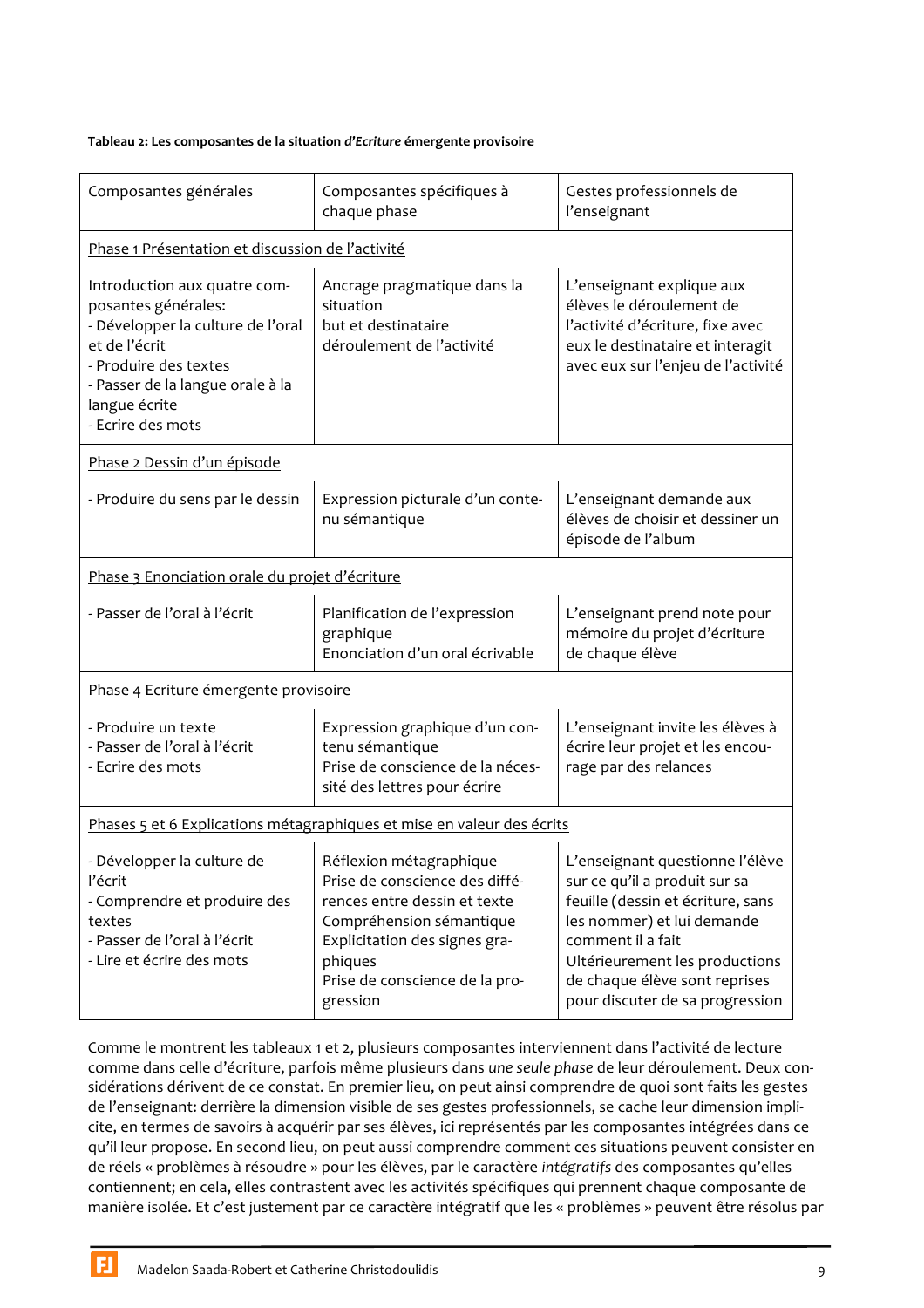les élèves, en interaction avec l'enseignant et les autres élèves. En effet, le découpage des composantes une à une est un artefact de l'analyse théorique de la langue, conséquence nécessaire à la compréhension de ses propriétés. Mais un tel découpage n'est pas « naturel », dans le sens qu'il ne correspond pas aux usages culturels langagiers pratiqués par les élèves et leurs environnements, y compris à l'école. Or les pratiques langagières renvoient plus à une intégration de composantes multiples qui s'interpénètrent de manière complexe, qu'à un plaquage de composantes juxtaposées les unes aux autres, d'ailleurs souvent reprises telles quelles par les programmes scolaires.

Après avoir examiné comment interviennent les composantes de l'entrée dans l'écrit au fil du déroulement de la situation de LEEP, on peut se demander ce qu'il en résulte chez les élèves. Comment, au moyen de quelles stratégies, les élèves progressent-ils pendant une année scolaire, lorsqu'ils sont placés dans une telle situation?

# 4. Stratégies d'apprentissage des élèves

Les recherches menées en classe sur la situation didactique de Lecture/écriture émergente provisoire, (Saada-Robert et al., 2003/2005) décrite et analysée plus haut, font apparaître des stratégies d'apprentissage diverses chez les élèves de 4 ans (18 élèves en 1<sup>ère</sup> année du cycle 1). Après une description des stratégies des élèves, elles sont présentées selon leur évolution pendant une année scolaire: T1 représente le premier temps du déroulement des situations de lecture et d'écriture en classe, début octobre, T2 se rapporte au début du mois de janvier, T3 au mois de mars et T4 en fin mai début juin.

Pour rappel, ces stratégies émergent du travail interactif effectué sur la base d'un album de littérature enfantine. Plus précisément, il s'agit de la phase 5 pour la lecture et de la phase 4 pour l'écriture.

# 4.1. Stratégies de lecture émergente provisoire

Elles sont tout d'abord présentées par ordre chronologique d'acquisition, de la plus élémentaire à la plus complexe. Il s'agit de 1376 stratégies exprimées par les 18 élèves sur les 4 temps d'observation. Elles sont ensuite inventoriées dans un tableau sous forme de pourcentages, selon les quatre temps d'observations pendant l'année scolaire, de T1 à T4. Cing catégories de stratégies ont été identifiées:

- Les stratégies basées sur les images: il s'agit de la description des personnages représentés par les images, parfois avec leurs actions (IMD); et de la description des actions avec présence d'une suite narrative d'une image à la suivante (IMN);
- Les stratégies basées sur le texte mémorisé: stratégies pseudo-verbatim (restitution d'empans de texte mélangés avec des énoncés sémantiquement cohérents) (EPV) et stratégies verbatim (restitution du texte complet à deux ou trois mots près) (EVE);
- Des tentatives de décodage avec correspondances entre graphèmes et phonèmes pouvant déboucher sur la récupération sémantique du mot lu (MOT).

Voici comment elles se répartissent de T1 à T4 (Tableau 3):

Tableau 3: répartition en pourcents des stratégies de lecture émergente à chaque temps d'observation en clase

| %              | <b>IMD</b> | <b>IMN</b> | EPV | EVE | <b>MOT</b> |
|----------------|------------|------------|-----|-----|------------|
|                |            | 33         | 36  | 29  | 0          |
| T2             |            | 25         | 24  | 46  |            |
| T <sub>3</sub> |            | 11         | 25  | 53  | 10         |
| T4             | O          | 16         | 18  | 51  | 15         |
|                |            |            |     |     |            |

Ce tableau met en évidence les éléments suivants: 1/ les stratégies élémentaires de description des images sont peu fréquentes (IMD), la dimension chronologique de la narration étant rapidement investie (IMN) dés le temps T1 (33%). 2/ les stratégies de lecture basées sur la compréhension des images (IMD et IMN) diminuent pendant l'année: elles sont mineures à T4 (0% et 16%). 3/ les stratégies de lecture plus complexes augmentent pendant l'année: les stratégies de mémorisation verbatim (EVE) passent de 29% au T1 à 51% au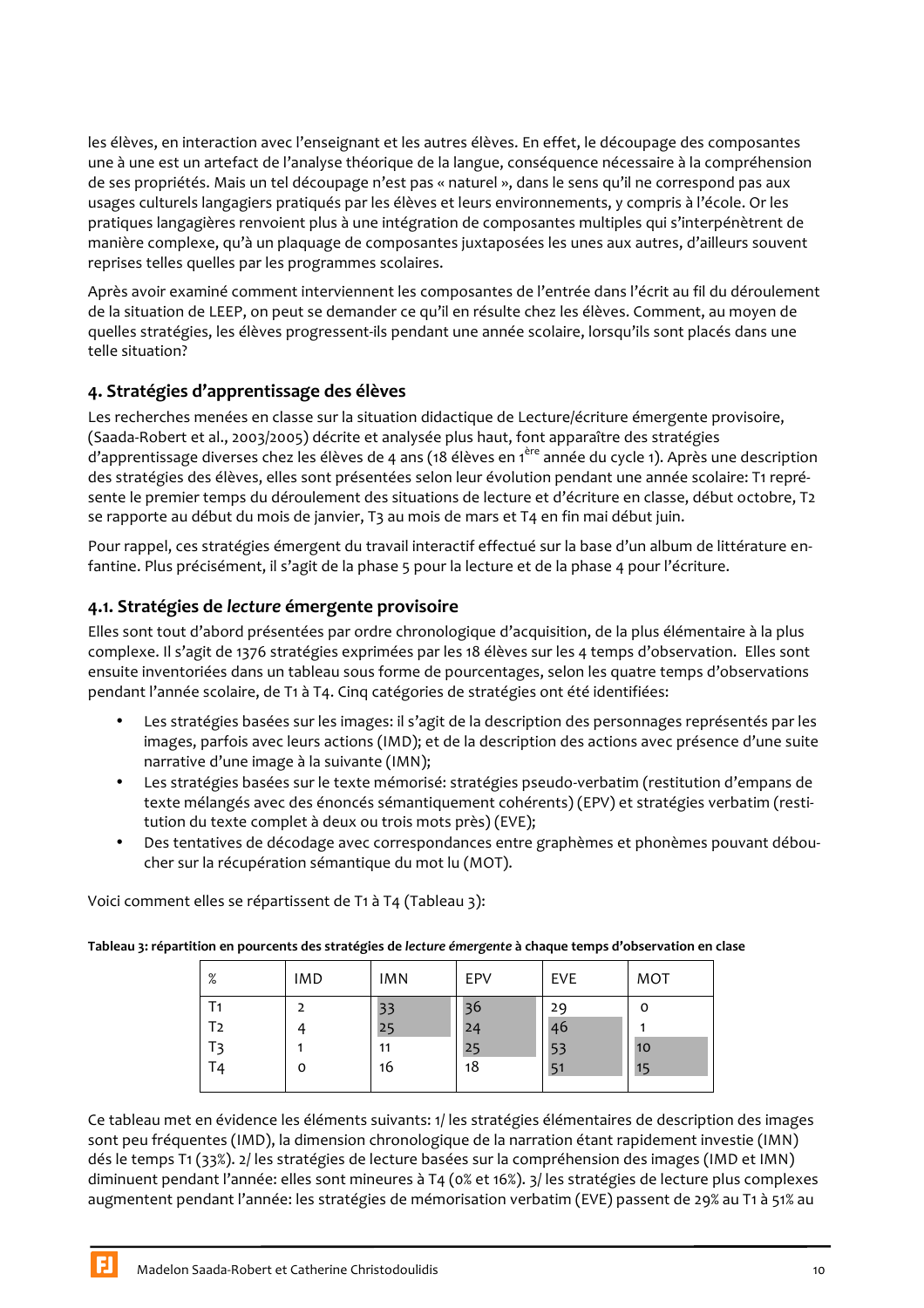T4. De même, les stratégies d'essai de décodage et d'identification de mots courts et fréquents augmentent: elles passent de 0% à 15% entre T1 et T4. La progression des élèves en « lecture » pendant l'année, qui reste encore une proto-lecture, est donc bien marquée. La situation proposée aux élèves semble favoriser leur entrée progressive dans l'univers de la langue écrite. Qu'en est-il de la situation d'écriture?

# 4.2. Stratégies d'écriture émergente provisoire

Elles sont décrites par ordre d'acquisition, de la plus élémentaire à la plus complexe (117 stratégies répertoriées pour les 18 élèves sur les quatre temps d'observation), puis présentées en pourcentages selon le temps de leur observation en classe, de T1 à T4. Cing stratégies d'écriture ont été mises en évidence:

- Production de traces picturales en continu, d'unités discontinues et de pseudo-lettres (PIC): exemple de Lao, plus haut, qui couple les unités produites avec des syllabes;
- Production de lettres issues du répertoire logographique sur la base du prénom ou de noms fami- $\bullet$ liers, utilisées en variation dans leur ordre et dans leur nombre (LOG): par exemple les lettres MILN produites par Emilien pour écrire le mot « docteur »;
- Production de lettres en correspondance phonographique avec les syllabes orales (SYL): par  $\bullet$ exemple, DKT pour écrire « docteur »;
- Correspondances phonographiques entre sons-phonèmes et lettres (ALP): par exemple, DOKTOR;  $\bullet$
- Ecriture orthographique de quelques mots courts et/ou fréquents dans le texte (MOT): par  $\bullet$ exemple les mots « outils », le, la, et, ou les mots Popi, Leo, qui reviennent à chaque page du livre.

En voici la répartition pendant l'année scolaire (T1 à T4) (Tableau 4):

Tableau 4: répartition en pourcents des stratégies d'écriture émergente à chaque temps d'observation en clase

| %              | PIC | LOG      | SYL | ALP | <b>MOT</b> |
|----------------|-----|----------|-----|-----|------------|
|                | 76  | 2Δ       | o   | O   | O          |
| T2             | 52  | 38       | 0   |     |            |
| T <sub>3</sub> | 18  |          | 6   | 13  | 9          |
| T <sub>4</sub> | 14  | 54<br>46 | 12  | 19  | 9          |
|                |     |          |     |     |            |

Le tableau 4 indique trois résultats majeurs: 1/ la stratégie la plus élémentaire diminue en cours d'année (de T1 à T4): les traces picturales et les pseudo-lettres (PIC) passent de 76% à 14%; 2/ la production de lettres issues du répertoire logographique (LOG) augmente jusqu'à T3 (de 24% à 54%) puis commence à diminuer à T4 (46%), moment où les stratégies deviennent centrées sur les lettres en correspondance avec les sons; 3/ les stratégies qui montrent une amorce de cette correspondance augmentent en cours d'année (stratégies syllabiques et alphabétiques ensemble: de 0% en début d'année à 31% en fin d'année), avec la production de mots (de o% à 9%).

Finalement, en comparant les stratégies des élèves et leur évolution annuelle dans les deux situations de lecture et d'écriture, que peut-on dire de leur apport concernant l'acquisition des systèmes alphabétique et orthographique à partir de 4 ans? Les deux tableaux présentés ci-dessus montrent que les stratégies d'écriture des élèves, aux temps T3 et T4, sont déjà alphabétiques (ou syllabiques) et orthographiques (MOT) à 28% (total SYL+ALP+MOT) au T3 et à 40% au T4). Au même moment, à T3 et T4, leurs stratégies de lecture qui se réfèrent à la même propriété alphabétique et orthographique, sont présentes à 10% et à 15% seulement. Au vu de ces résultats il semblerait donc bien que l'écriture émergente provisoire permette aux élèves l'accès progressif au fonctionnement du système alphabétique et à celui du système orthographique (dans le cas limité des correspondances phonographiques régulières, restant encore provisoire sur le plan de la norme orthographique complète).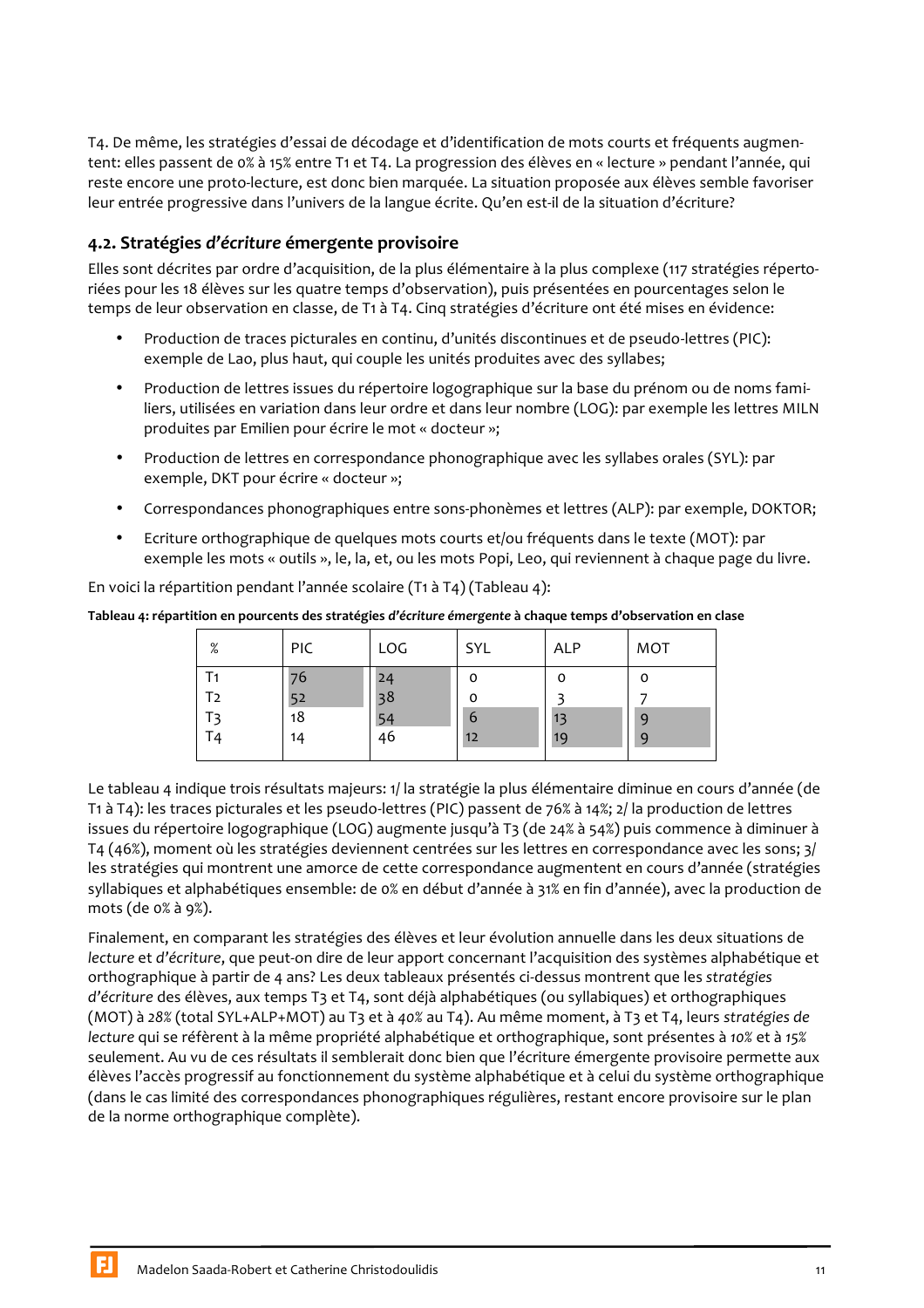## 5. Pour conclure...

Au terme de cette contribution, quelques points méritent d'être repris. Ce sont la question des composantes de l'entrée dans l'écrit et leur intégration les unes avec les autres; la question de l'écriture comme moteur de l'émergence des systèmes alphabétique et orthographique; celle de la pratique de la lecture/écriture émergente en classe en rapport avec la norme orthographique; enfin la question de la posture de l'enseignant comme médiatrice des apprentissages.

Les composantes de l'entrée dans l'écrit: dans la situation d'enseignement apprentissage présentée, la Lecture/écriture émergente provisoire (LEEP), le système alphabétique se construit chez l'élève par l'écriture essentiellement, dans l'émergence des interactions avec l'enseignant et les autres élèves, en aboutissant finalement au système orthographique. Cependant, ces deux systèmes ne constituent qu'une petite partie de l'entrée dans l'écrit, dans laquelle le langage oral joue également un rôle déterminant. A partir de la situation de LEEP, les systèmes alphabétique et orthographique sont directement investis c'està-dire dès le début de l'acquisition du français en 1<sup>ère</sup> année du cycle 1. On l'a vu, ces deux systèmes sont d'emblée travaillés en interdépendance avec la reconnaissance et la production de mots. Or cette dernière composante, lexicale, est elle-même fortement liée à la posture énonciative du lecteur-scripteur de textes, à son tour partie intégrante de la découverte des cultures et de la littérature. Cette contribution a essayé de montrer que, du point de vue de l'enseignement et de l'apprentissage, il n'y avait pas lieu de définir un ordre de dépendance entre les quatre composantes de la langue écrite. Ni de dépendance ascendante, des unités phonographiques vers les unités lexicales puis textuelles et énonciatives pour finir par l'unité culturelle et littéraire; pas plus que de dépendance descendante de la culture qui dominerait les autres composantes jusque vers les unités alphabétiques. C'est plutôt en termes d'interdépendance entre les quatre composantes, travaillées alternativement de manière intégrative en situations-problèmes, et de manière ciblées dans des activités spécifiques, que les activités présentées prennent leur sens pour les élèves. En effet, les usages langagiers dans lesquelles les jeunes élèves puisent leurs premières connaissances de l'oral et de l'écrit s'accommodent mal du découpage théorique de la langue en composantes séparées, même si ces dernières sont indispensables à la compréhension des propriétés langagières, conceptualisées plus tard dans le cursus scolaire. C'est la raison pour laquelle il a été proposé ici d'intégrer les composantes dans les activités proposées au cycle 1, avec l'objectif de permettre aux élèves de leur attribuer du sens, en lien avec leurs pratiques langagières. Dans cette contribution, la progression des activités a été également soulignée, en termes d'approfondissement entre deux pôles: celui d'une simple prise de conscience au début du cycle jusque vers celui d'une systématisation en fin de cycle<sup>9</sup>.

L'écriture comme moteur de l'émergence des systèmes alphabétique et orthographique au cycle 1 de l'école obligatoire: dans leur entrée progressive dans l'écrit, les élèves découvrent les codes de l'oral et de l'écrit, avec leurs différences; ils les investissent à travers les activités scolaires que l'école leur propose au cycle 1. En 1<sup>ère</sup> année, dans la situation d'Ecriture émergente provisoire, ils se placent déjà dans une posture énonciative de scripteur en « faisant semblant » d'écrire, en traçant des marques qui se distinguent de leurs dessins, puis en produisant des unités discontinues et des pseudo lettres, avant d'utiliser des lettres, d'abord les logos qu'elles représentent avant d'en savoir le nom, le plus souvent les lettres de leur prénom. Ils vont ensuite prendre conscience de la nécessité de faire correspondre les lettres aux sons contenus dans les mots qu'ils veulent écrire. L'émergence du système alphabétique est ainsi l'aboutissement d'un processus d'acquisition qui met en jeu plusieurs compétences: la connaissance des lettres, le découpage de la chaîne orale en segments phonologiques et la mise en correspondance des lettres et des sons (de l'écrit avec l'oral). La production de mots et leur identification revient donc à l'intégration de ces trois compétences.

L'exposé des stratégies des élèves et leur progression pendant une année scolaire a montré une différence nette entre ce qui émergeait des activités de lecture et d'écriture. Alors que la lecture interactive et la lecture émergente à un pair peut s'accommoder d'un appui sur les images et la mémoire et d'une tentative de

<sup>&</sup>lt;sup>9</sup> La suite de cette progression, après la situation de la Lecture/écriture émergente provisoire, est détaillée dans la contribution d'Auvergne et Christodoulidis (ce numéro) portant sur les deux situations de Dictée à l'adulte et du Texte de référence.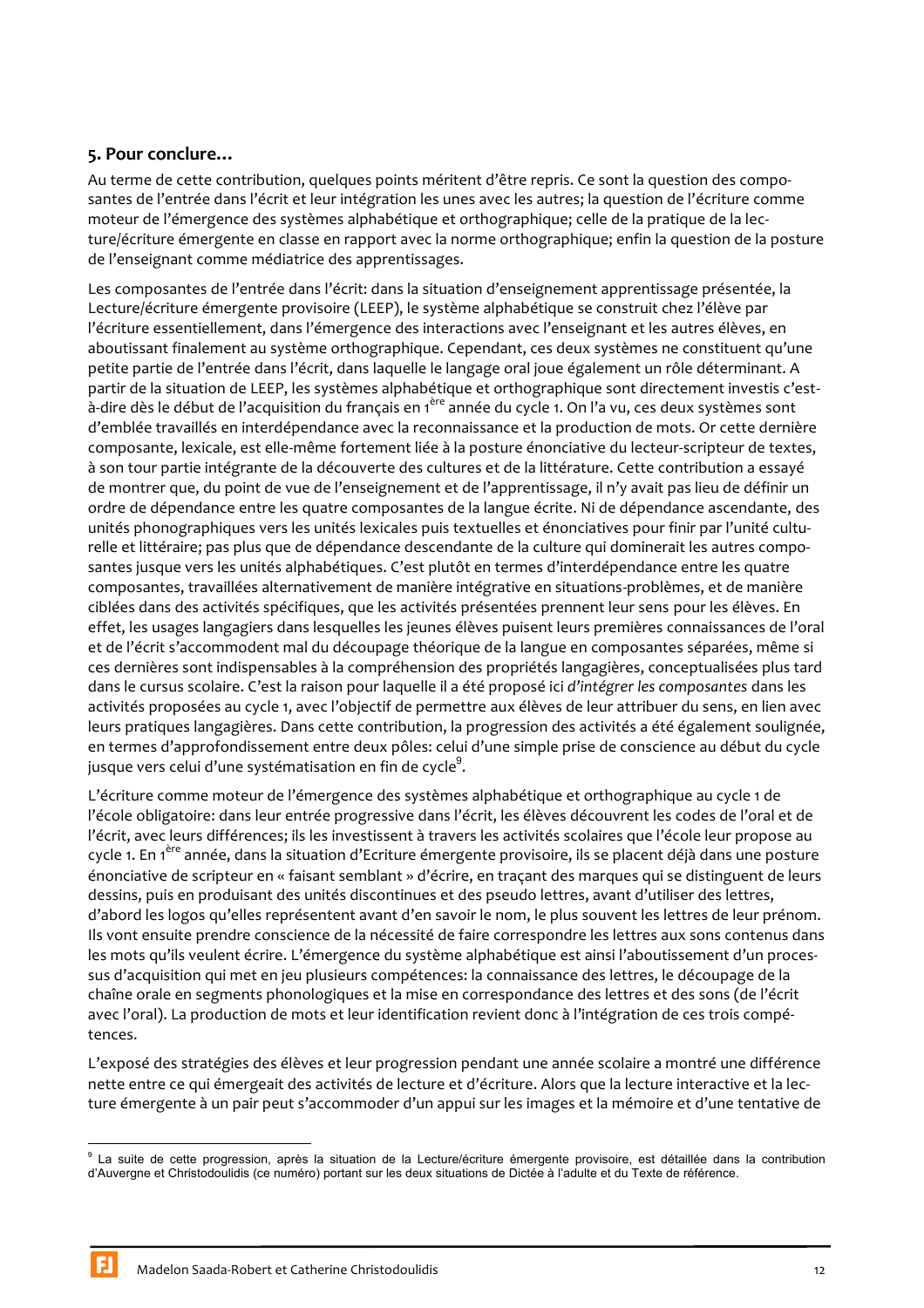reconnaissance de quelques lettres et de mots, la situation d'écriture contraint fortement le scripteur à s'interroger sur les lettres, leur nom et leur valeur phonique. C'est la raison pour laquelle les stratégies d'écriture émergente présentées plus haut mettent déià en jeu le système alphabétique là où les stratégies de lecture ne font pas encore référence au code permettant d'identifier les mots.

La LEEP et la norme orthographique: si la situation d'Ecriture émergente permet l'accès au système alphabétique, qu'en est-il de la nécessaire rencontre des élèves avec la norme orthographique? Car le français comme d'autres langues n'est pas « transparent » au sens d'une correspondance régulière et univoque entre graphèmes et phonèmes, ce qui est le cas de la langue italienne par exemple. Les irrégularités de l'orthographe française (par exemple le mot |femme| pour écrire |f|a|m|) sont multiples. Une fois que l'élève a compris la systématicité des correspondances entre sons et lettres, il lui reste donc un long chemin à parcourir pour l'acquisition de l'orthographe lexicale et grammaticale. C'est la raison pour laquelle, afin de ne pas laisser les élèves dans l'illusion de leurs acquis en écriture émergente, d'autres situations d'écriture leur sont proposées qui les mettent en présence d'une écriture normée, soit celle de l'adulte dans la situation dite de la Dictée à l'adulte qui se pratique en parallèle à la LEEP, soit une écriture-copie à travers une situation dite du Texte de référence (voir Auvergne & Christodoulidis, ce numéro), soit encore l'écriture normée autonome dans la situation de Production textuelle orthographique citée en début de cet article.

Le « guidage interactif » comme posture pour l'enseignant: une question essentielle reste encore ouverte à la fin de cette contribution: si les composantes de l'entrée dans l'écrit sont bien présentes dans la situation de la LEEP et sont ensuite approfondies dans les situations de la Dictée à l'adulte et du Texte de référence, et si les stratégies acquises par les élèves à travers la LEEP progressent pendant l'année scolaire, qu'en estil des gestes professionnels de l'enseignant en tant que médiateur de cette acquisition? En quoi consiste cette posture de médiateur? Comment peut-il accompagner les apprentissages des élèves? Lorsqu'il déroule les phases de la LEEP, en quoi est-il un « passeur » de savoir et de sens? Pour répondre à cette question, les gestes professionnels de l'enseignant ont été observés et décrits en termes de guidage interactif (Saada-Robert et al., 2003/2005; Auvergne et al., 2011). Il revient en effet à l'enseignant de guider les apprentissages, mais il ne peut le faire qu'en admettant que les élèves sont les partenaires actifs de leurs propres acquisitions. Dans ce sens, le guidage est étroitement lié aux interactions entre l'enseignant et ses élèves et entre ces derniers. Des exemples de gestes propres au guidage interactif sont développés dans la contribution d'Auvergne et Christodoulidis (ce numéro) intitulée Une situation d'écriture pour apprendre à lire: le Texte de référence.

## **Bibliographie**

- Auvergne, M., Jaquier, M.-C., Lathion, F., Richoz, C., Rouèche, A., & Saada-Robert, M. (2011). Dire, écrire, lire au Cycle 1 de l'école romande. Neuchâtel: Editions CIIP.
- David, J. (2006). Quelles pratiques de production écrite à l'école maternelle? La Lettre de l'Association internationale pour la recherche en didactique du français, 39(2), 23-27.
- Fayol, M., & Jaffré, J.-P. (1999), L'acquisition/apprentissage de l'orthographe, Synthèse. In M. Fayol et J.-P. Jaffré (Eds). Revue Française de Pédagogie, 126, 143-164.
- Morin, M.-F. & Montésinos-Gelet, J. (2007). Effet d'un programme d'orthographes approchées en maternelle sur les performances ultérieures en lecture et en écriture d'élèves à risque. Revue des Sciences de l'Éducation. XXXIII (3), 663-683.

Ferreiro, E. (2000). L'écriture avant la lettre. Paris: Hachette.

Jaffré, J.-P. & David, J. (Eds) (1993). La genèse de l'écriture: systèmes et acquisition. Etudes de Linguistique Applique, 91, Paris: Didier Erudition.

Plan d'études romand (2010).

www.plandetudes.ch/web/guest/français

Rieben, L., Fayol, M., & C. Perfetti, C. (Eds) (1997), Des orthographes et leur acquisition, Neuchâtel, Delachaux & Niestlé.

Rieben, L. & Saada-Robert, M. (1997). Etude longitudinale des relations entre stratégies de recherche des mots et stratégies de copie de mots chez des enfants de 5 à 6 ans. In L. Rieben, M. Fayol, & C. Perfetti (Eds), Des orthographes et leur acquisition (pp. 335-358). Neuchâtel: Delachaux & Niestlé.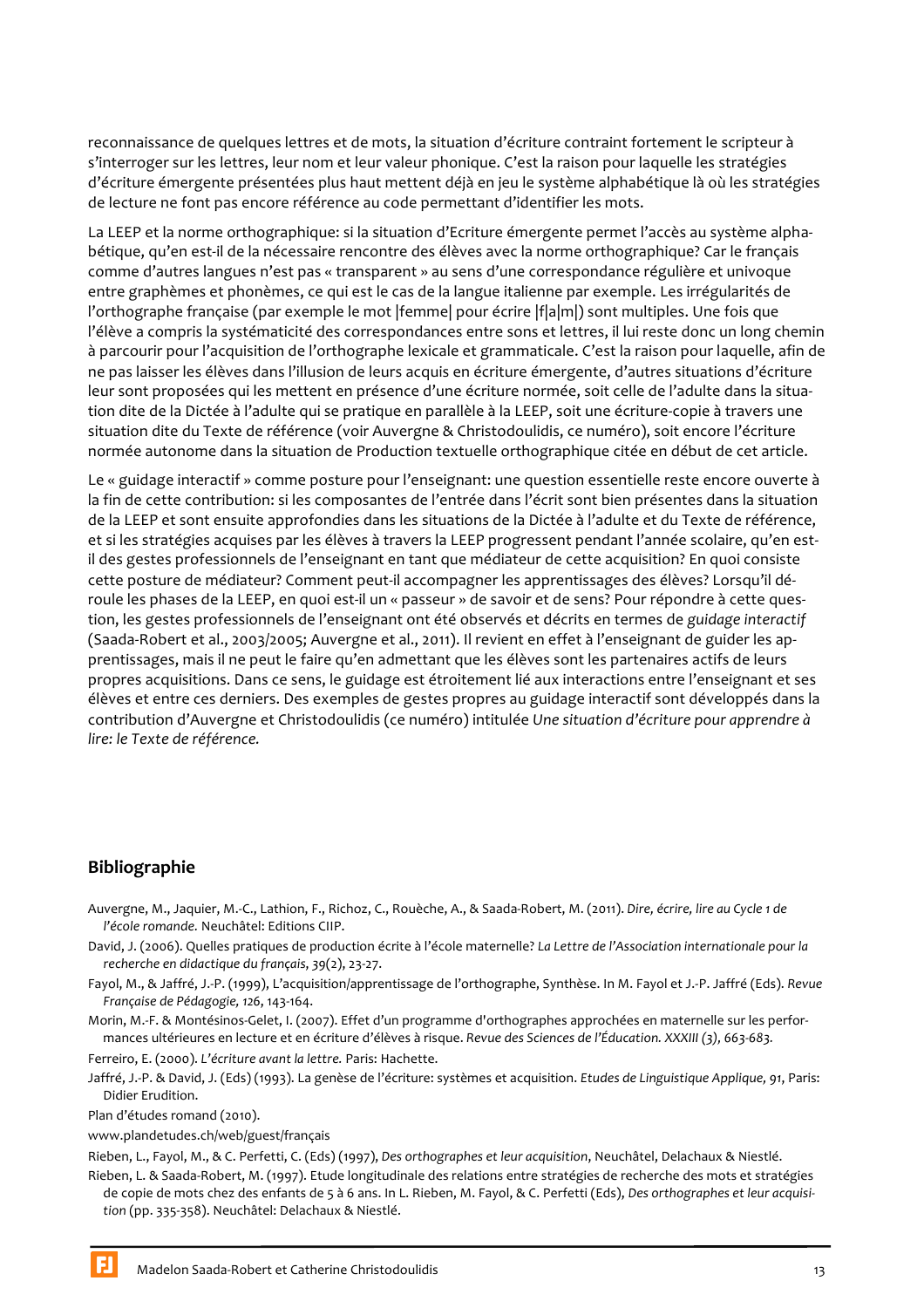- Saada-Robert, M. (2007). Produire des écrits pour apprendre à lire. In Ecrire des textes, l'apprentissage et le plaisir. Actes des Journées de l'Observatoire National de la Lecture (ONL) Paris.
- Saada-Robert, M., Auvergne, M., Balslev, K., Claret-Girard, V., Mazurczak, K. & Veuthey, C., (2003/2005). Ecrire pour lire dès 4 ans. Didactique de l'entrée dans l'écrit (Cahiers de la section des sciences de l'éducation, no 100). Genève: FPSE, université de Genève.

## **Auteures**

Madelon Saada-Robert a été professeure en Sciences de l'Education à la FPSE (Université de Genève), actuellement à la retraite. Assistante des professeurs J. Piaget et B. Inhelder en psychologie génétique, elle a effectué une thèse de doctorat sur la résolution de problèmes chez l'enfant de 2 à 6 ans. Ses recherches ont ensuite porté sur les Apprentissages en contexte scolaire et plus spécifiquement sur ceux de la lecture/écriture chez l'enfant au cycle élémentaire (4-8 ans), puis sur les microgenèses didactiques qui analysent les interactions enseignant-élèves en classe. Parallèlement, elle a été directrice de la Maison des Petits à Genève, école publique rattachée à l'Université. En 2009-2011, elle a coordonné un groupe d'auteures romandes, chargées par la CIIP d'élaborer un Moyen d'enseignement pour les premières années du Cycle 1 Harmos et un Guide pour les enseignants.

Catherine Christodoulidis a suivi les études pédagogiques à Genève et a obtenu un master en sciences de l'éducation à l'Université. Elle a été assistante de la prof. L. Rieben pendant six ans, chargée d'activités d'encadrement auprès des étudiants. Elle a également enseigné durant de nombreuses années à l'école primaire genevoise, entre autres à la Maison des Petits, école publique rattachée à l'Université (FPSE).